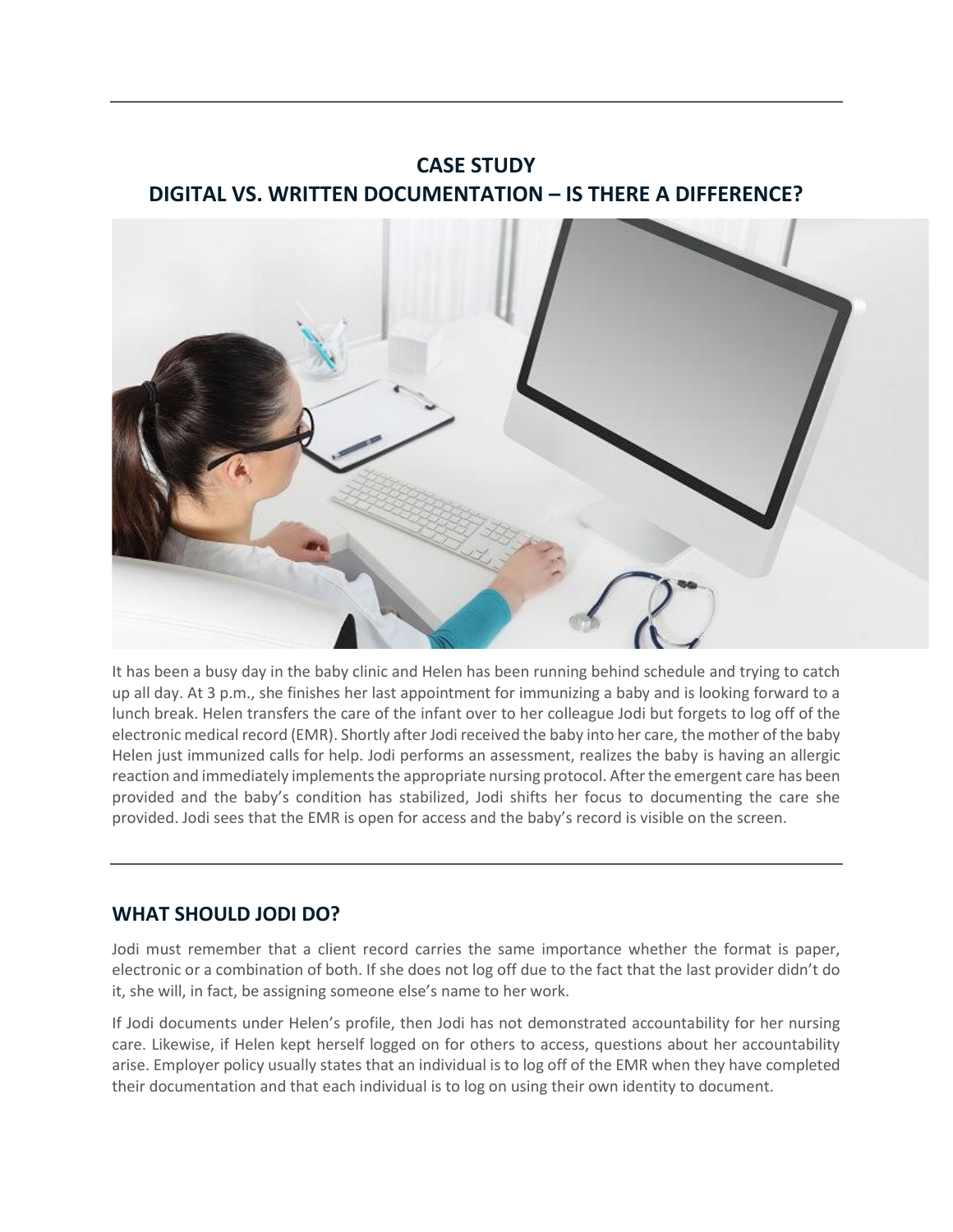#### **THINKING IN A DIGITAL WAY**

Documentation is an inherent part of nursing care and demonstrates the RN's accountability for the care they provide. As with any tool, documentation in the EMR is only as complete as the information that is entered into it. Just as RNs are accountable for what is recorded on paper, they are equally accountable for the information they enter in an electronic record. The technical aspects of the EMR require additional considerations such as appropriate access to client records, log on/off procedures, and signatures. RNs may not always consider the use of technology as a component of nursing care, however in this technologically advanced time period, the opposite is true. As many organizations are moving to electronic health and medical records, the EMR is increasingly the platform that houses the patient's legal documentation record.

The RN's digital signature complies with legal and regulatory requirements, ethical standards and organizational policies and procedures. There are some instances, outlined in legislation or policy, where a handwritten signature may be required, but, otherwise a digital signature is equal to a handwritten signature in terms of accountability under the law.

## **FOLLOW-UP ACCORDING TO POLICY**

RNs should be aware of and follow employer policy with respect to modifying an incorrect entry or signature in an EMR. Depending on policy, it may be necessary to contact the clinical information system support team to correct errors or notify them of incorrect access. As well, RNs need to follow employer policy when it comes to logging on to and off of an EMR.

#### **WHAT HAPPENED?**

Just as Helen was sitting down to eat her lunch, she remembered that she did not log off her profile in the patient record. She promptly goes to the computer where she finds Jodi. At the same time, Jodi realizes she is not logged on to the EMR under her profile. Helen and Jodi discuss the situation and they follow employer policy. Helen logs off and Jodi logs on under her own credentials and documents appropriately.

*Our case studies are fictional educational resources. While we strive to make the scenarios as realistic as possible, any resemblance to actual people or events is coincidental. Thank you to [the College & Association of Registered](https://www.nurses.ab.ca/)  [Nurses of Alberta](https://www.nurses.ab.ca/) for granting permission to adapt their case study.*